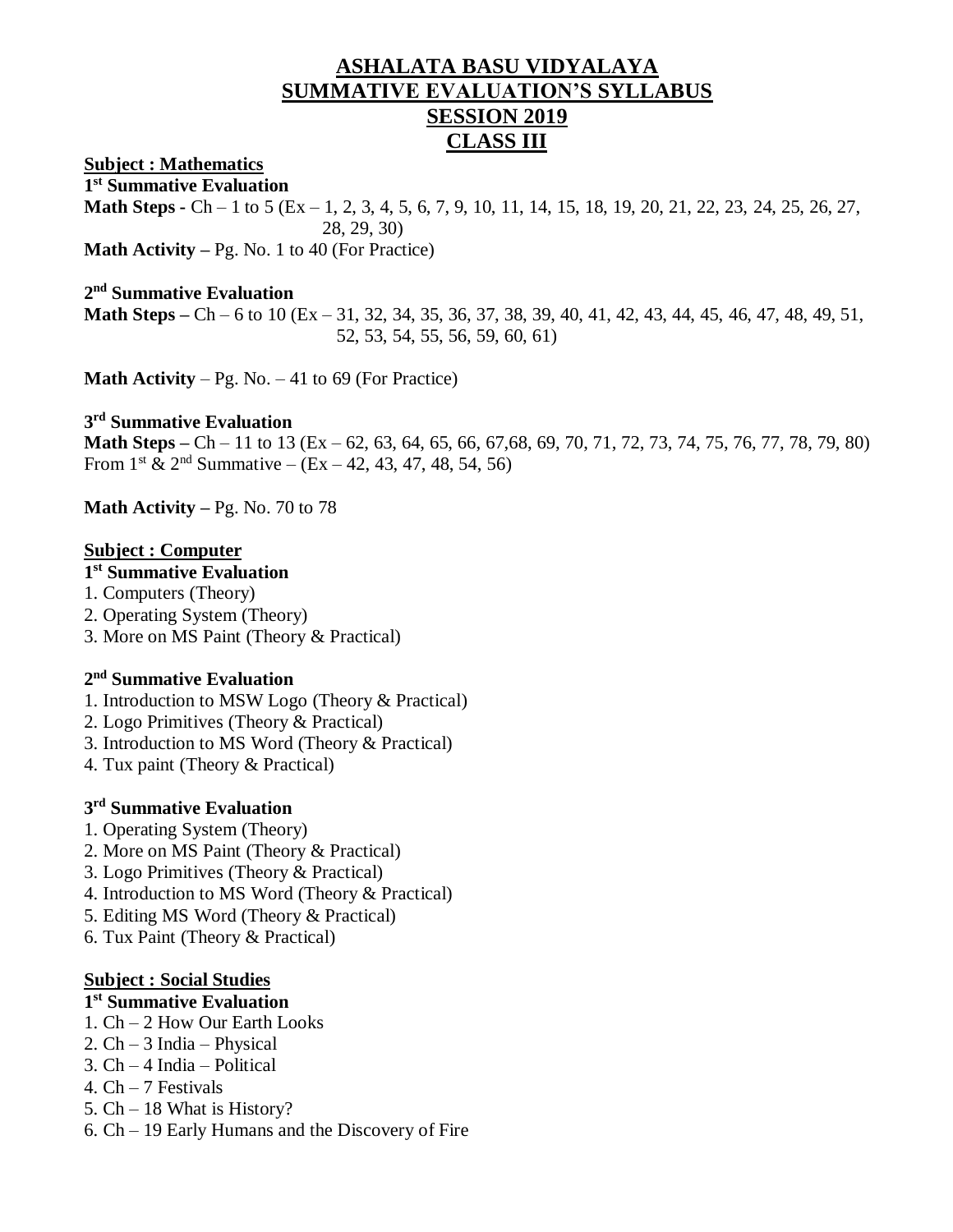### **2 nd Summative Evaluation**

- 1. Ch 9 Means of Transport
- 2. Ch 10 Means of Communication
- 3. Ch 12 local Administration
- 4. Ch 13 Delhi
- 5. Ch 15 Kolkata
- 6.  $Ch 20$  Invention of the Wheel

### **3 rd Summative Evaluation**

- 1. Ch 17 Other Important Cities of India
- 2. Ch 21 Our Environment
- 3. Ch 19 Early Humans and the Discovery of Fire
- 4. Ch 20 The Invention of the Wheel
- 5. Ch 13 Delhi
- 6. Ch 12 Local Administration
- 7. Ch 3 India- Physical
- 8. Ch 4 India Political

## **Subject : General Knowledge**

### **1 st Summative Evaluation**

- 1. Ch 1 Seven Wonders of the World
- 2. Ch 2 Playing Place
- 3. Ch 3 Sports Stars
- 4. Ch 9 Discovering the Human Body
- 5. Ch 10 Yogic Exercises
- 6. Ch 12 Famous Monuments India
- $7.$  Ch  $-15$  Riddles
- 8. Ch 17 Harvest Festivals
- 9. Ch 19 Acronyms
- 10. Ch 20 Capital Cities
- 11. Ch 23 Sports Terms
- 12. Ch 24 Endangered Animals
- 13. Ch 27 Famous Structures
- 14. Ch 29 International Airlines
- 15. Ch 30 My New Name

## **2 nd Summative Evaluation**

- 1. Ch 31 Trees
- 2. Ch 32 World of Books
- 3. Ch 33 Logical Thinking
- 4. Ch 34 India's First
- 5. Ch 38 Animals Amazing Facts
- 6. Ch 39 Human Skeleton
- 7. Ch 40 Inventors
- 8. Ch 41 Continents and Oceans
- 9. Ch 42 Pollution
- 10. Ch 44 Sobriquets

## **3 rd Summative Evaluation**

- 1. Ch 1 Seven Wonders of the World
- 2. Ch 3 Sports Stars
- 3. Ch 9 Discovering of Human Body
- 4. Ch 12 Famous Monuments of India
- 5. Ch 15 Riddles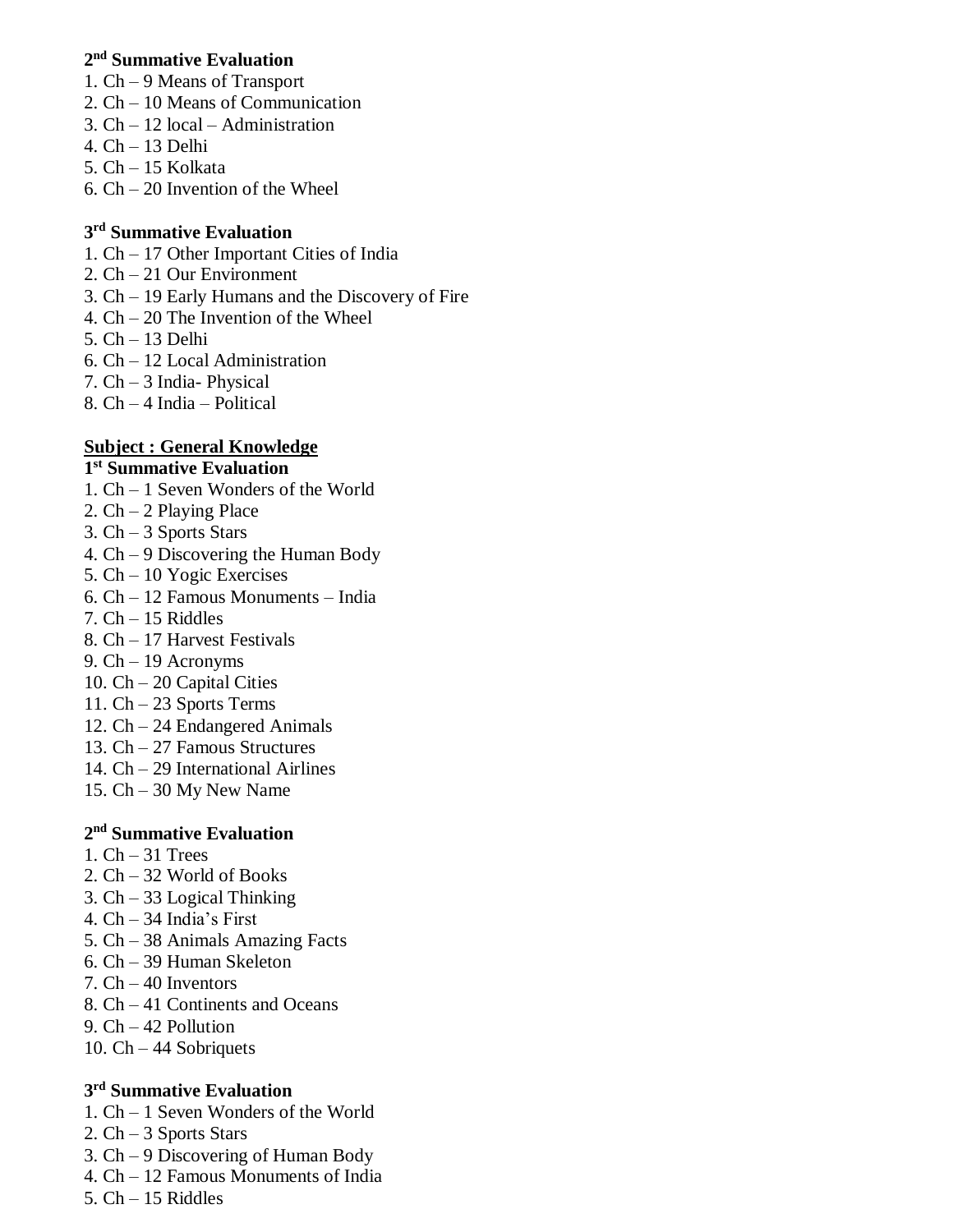- 6. Ch 17 Harvest Festivals
- 7. Ch 20 Capital Cities
- 8. Ch 24 Endangered Animals
- 9. Ch 27 Famous Structures
- 10. Ch 32 World of Books
- 11. Ch 34 India's First
- 12. Ch 38 Animal : Amazing Facts
- 13. Ch 40 Inventions
- 14. Ch 41 Continents and Oceans
- 15. Ch 44 Sobriquets
- 16. Ch 45 World Currencies
- 17. Ch 46 Indian Dances

## **Subject:- Hindi**

**1 st Summative Evaluation**  1-mB¨ yky 2-gal fdldk 3-eki fd 'kfDr 4-LH; thou $\sim$ 5- dke dj¨ **O;kdj.k**  1- Hkk"kk v©j O;kdj.k 2-ouZZ fopkj 3- 'kCn fopkj] okD; fopkj 4-fuca/k ys[ku

## **2 nd Summative Evaluation**

1-gekjk I;kjk ns'k~ 2-y{k ij rhj 3-Hkkjr dh jkt/kkuh 4-ty gh thou gS 5-o{k yxkv¨a **O;kdj.k**  1-laKk 2-fyax~ 3-opu 4-loZuke  $5-i=$  ys[ku~

**3 rd Summative Evaluation**  1-mB¨ yky 2-gal fdldk 3- eki fd 'kfDr 4- gekjk I;kjk ns'k 5- y{k ij rhj 6- Hkkjr dh jkt/kkuh 7- ty gh thou gS **O;kdj.k** 1-fo $k$ s"k.k $\sim$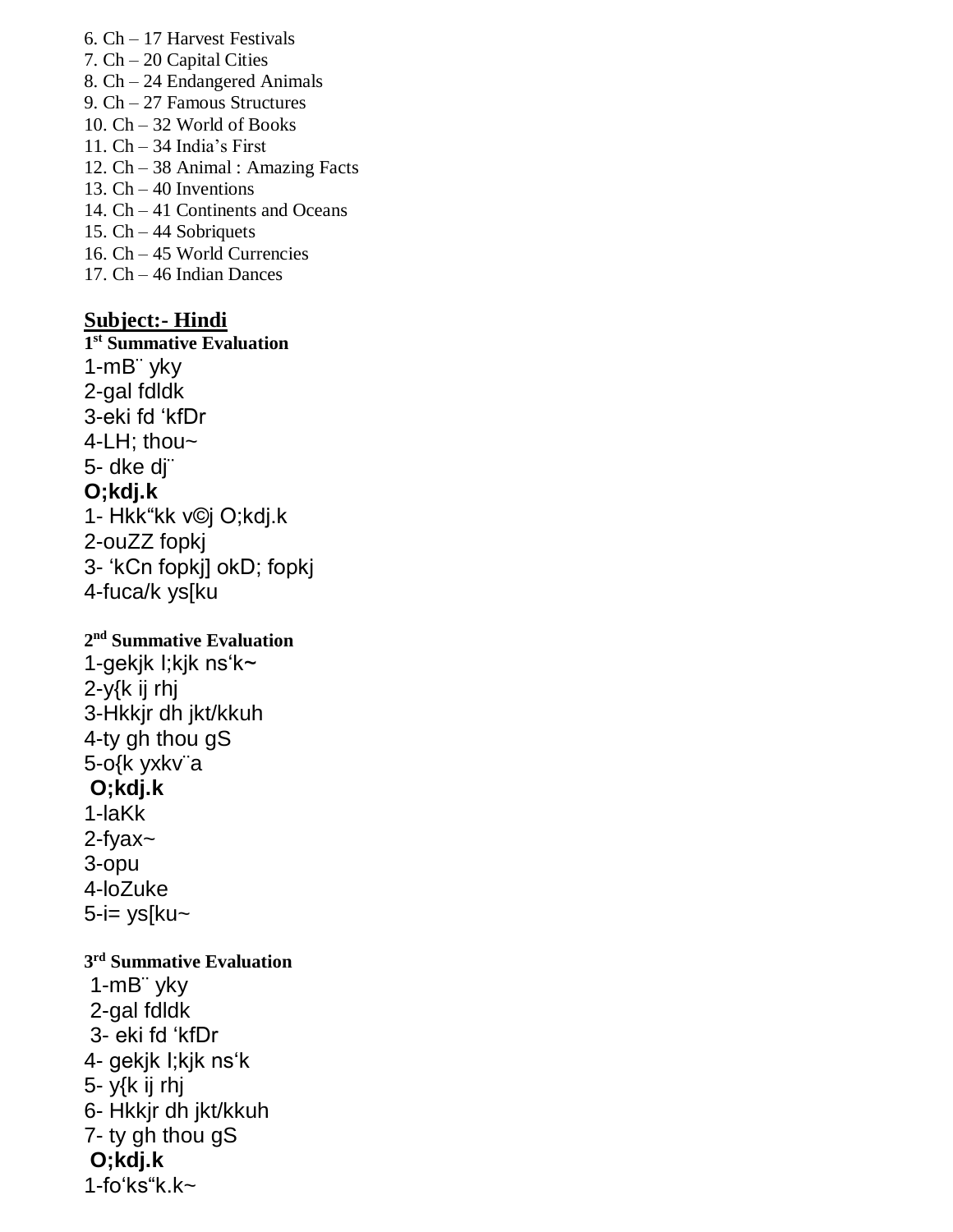2-fØ;k 3-eqgkojs 4- fuca/k ys[ku

## **Subject:- Bengali**

## **st Summative Evaluation**

.১১১১১ ১১১ .১১১১১১১ .১১১১১১১১১১ ১১১ .১১১১ ১১১১১১ ১১১১ .১১১১১ . ১১১১ ১ ১১১ ১১১১১১ .১১১১ ১ ১১১১১১১  $($  $\Box$  $\Box$  $\Box$  $\Box$  $)$ .১১১১ ১১১১১১ (১১১১১১১ ১১১১) .১১১১ ১ ১১১১১(১১১১১) .১১১১১১ (১১১১১১১১,১১১১১) .১১১১১১১ ( ১১১১১১ ১১১১)

### **nd Summative Evaluation**

.১১১১১ ১১১১ .১১১১১ ১১১ .১১১১১১ ১১১১১ .১১১১ .১১ ১১১১১১ ১১১১ .১১১১ ১১১১১ ১১১১১ .১১১১১ ১১১ (১১১১১১১,১১১১১১,১১১১১১১) .১১১১১ ১১১(১১১১১১) ১১১ ( ১১১) .১১১১১১১ (১১১১১১)

### **rd Summative Evaluation**

.১১১১ ১১১ ১১১১১ .১১১১১১ .১১১১১ ১১১ .১১১১১ ১১১ .১১১১ ১১১১১ .১১১১১ . ১১ ১১১১১১ ১১১১ .১১১১১ ১১১ (১১১১১, ১১১১১১) .১১১১১১১ ১১১ .১১১১১১ ১১১(১১১১১১১১,১১১১১) .১১১১১১ (১১১১১১১ ১১১১) .১১১১-১১১১১১ ১১১১১ ১১১১১১ ১১১ ১১১১১১১১,১১১ ১১১

#### **Subject:- Physical Education 1st Summative Evaluation**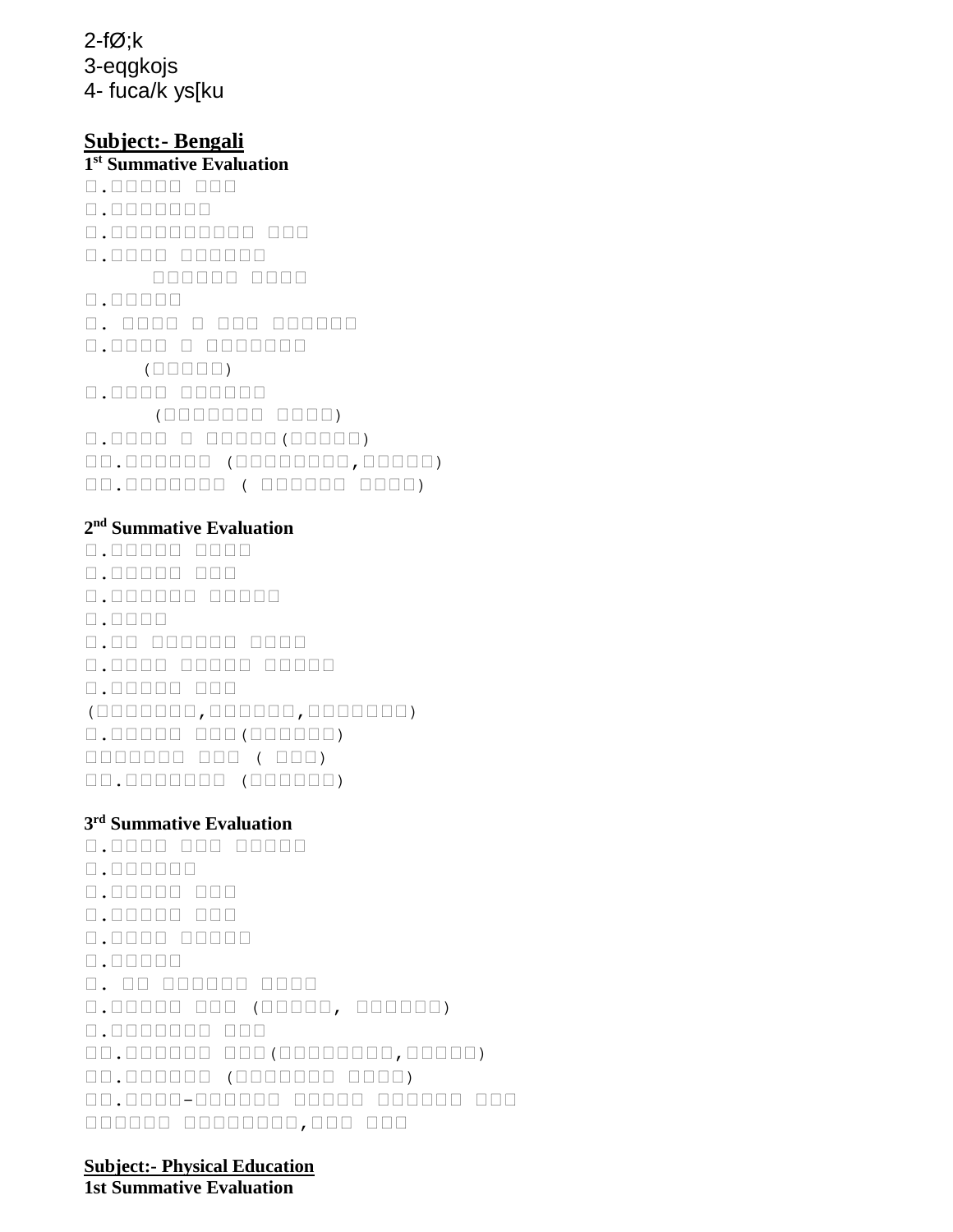Free Hand Drill, P.T, Football, Short Run, Yoga – Padmashan, Bajrashan

## **2 nd Summative Evaluation**

Free Hand Drill, P.T, Cricket, Football, Run, Yoga – Ustrashan

### **3 rd Summative Evaluation**

Free Hand Drill, P.T, Cricket, Short Run, Yoga – Salabhashan etc.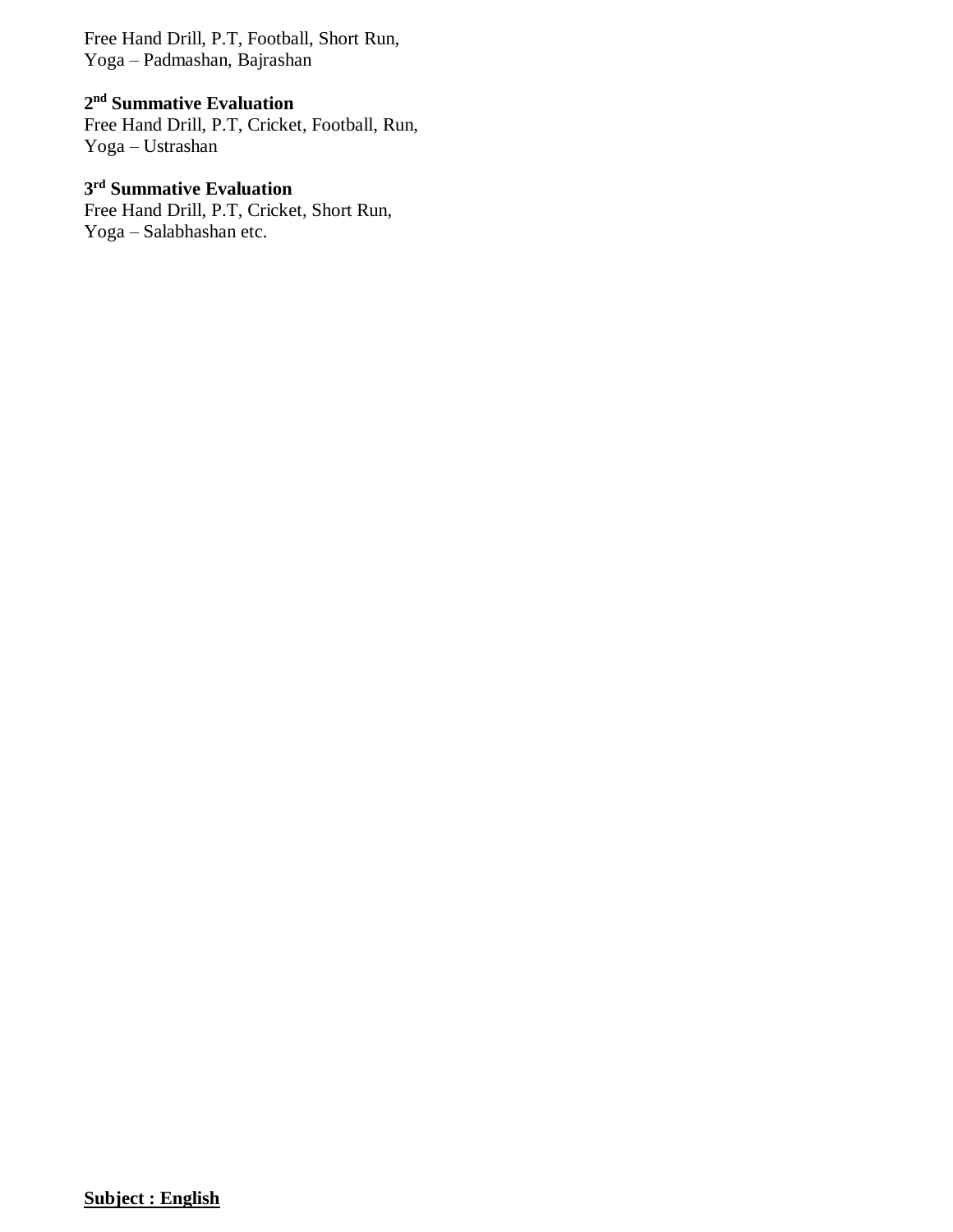### **1 st Summative Evaluation Gulmohar**

- 1. Padmini the Princess
- 2. A Frog in a well
- 3. A Wonderful Gift

## **Grammar**

- 1. Nouns Ch 1, 2, 3
- 2. Pronouns Ch 5
- 3. Verbs  $(Ch 7, 8, 9)$
- 4. Gender  $(Ch 12)$
- 5. Writing Paragraph, Comprehension

## **2 nd Summative Evaluation**

## **Gulmohar**

1.  $Ch - 5$  The Golden Bird 2.  $Ch - 6$  The Wind 3. Ch – 8 The Grey Stone **Grammar** 1. Subject and Predicate (Ch – 10) 2. Adjective  $(Ch - 15)$ 3. Articles  $(Ch - 16)$ 4. Adverbs Ch – 18 5. Writing- Letter, Comprehension

#### **3 rd Summative Evaluation Gulmohar**

- 1. Ch 11 The Seven Snowmen
- 2. Ch 4 A Wonderful Gift
- 3. Ch 8 The Grey Stone
- 4.  $Ch 6$  The Wind
- 5. Ch 1 A Frog in a Well

## **Grammar**

- 1. Noun Ch 1, 2, 3
- 2. Verb  $Ch 7, 8, 9$
- 3. Adjectives Ch 15
- 4. Preposition Ch 23
- 5. Article Ch 16
- 6. Subject and Predicate  $(Ch 10)$
- 7. Writing Paragraph, Letter